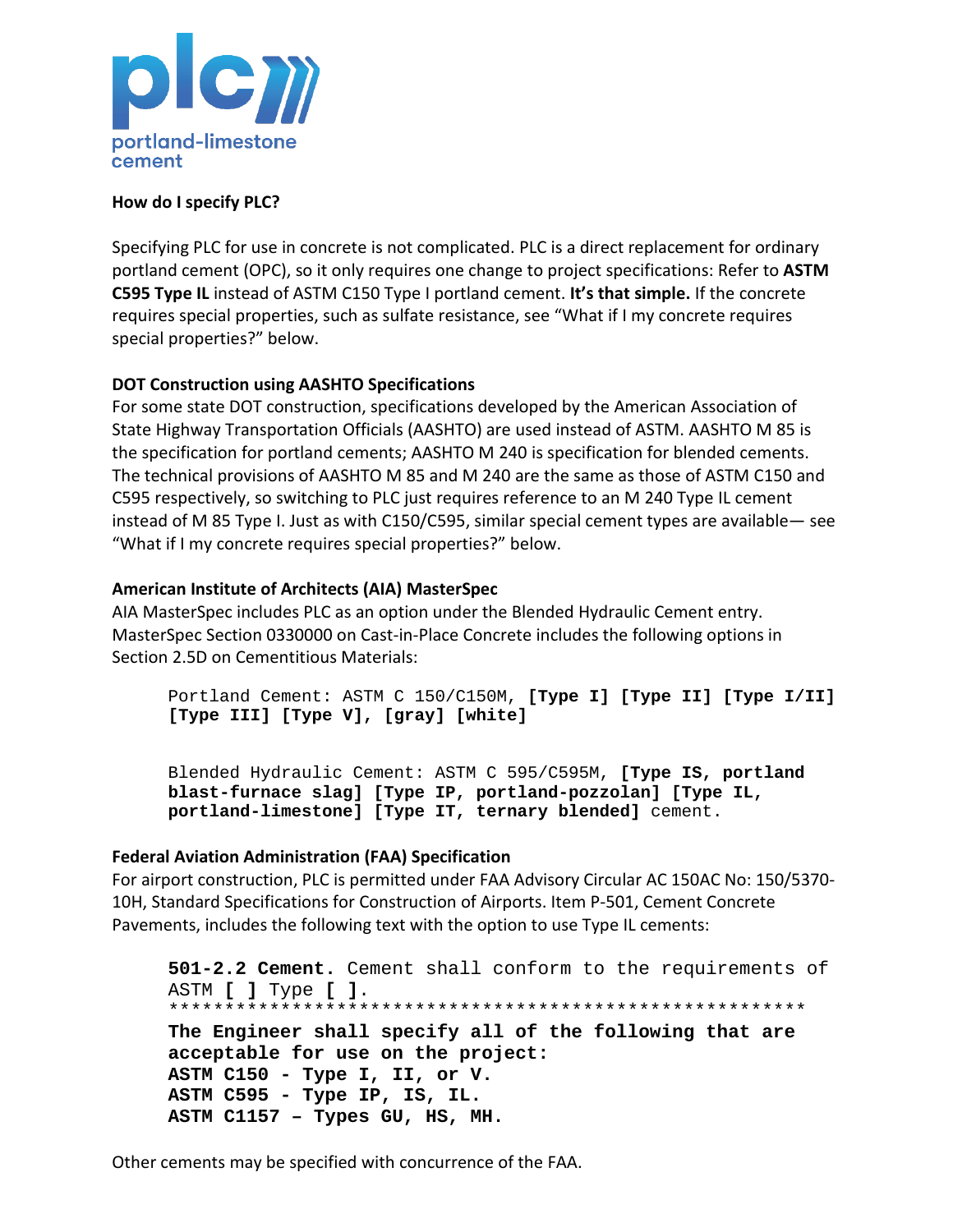### **Canadian Specifications**

Canada has two categories for portland-limestone cements, and both are specified under CSA A3000, Cementitious Materials Compendium. This is a bit different than how the U.S. handles PLCs. Under CSA A3000, Type GUL, meaning "General Use-Limestone" is a portland-limestone cement and that standard has another category for portland-limestone *blended* cements, which include SCMs in addition to the ground limestone. These are specified, for example, as Type GULb, with the designation meaning "General Use-Limestone blended" cement. In Canada, for other portland-limestone cements and their blended counterparts that are used for concrete with special properties, refer to the [CSA Group.](https://www.csagroup.org/)

# **Testing Requirements and Cement Qualifiers for PLCs and PLC Mixes**

### **If I add PLC to my specifications, is any testing required?**

It is recommended that trial batching be performed to confirm expected fresh and hardened performance, just as if a new source of portland cement was being used. Because PLCs are optimized to provide the same type of performance in concrete, your mix designs are likely to remain unchanged. Some minor adjustments may be needed, like dialing in admixture dosages or tweaking aggregate content.

### **What if I my concrete requires special properties?**

If special properties such as moderate sulfate resistance are required, a qualifier is added to the IL designation. The table below shows a comparison of OPC vs. PLC to meet special properties for cements specified by either ASTM C150 or C595, or their counterparts from AASHTO, M 85 or M 240.

| <b>Cement type</b>              | <b>OPC</b><br>C <sub>150</sub> | <b>PLC</b><br>C595 |
|---------------------------------|--------------------------------|--------------------|
|                                 | (M 85)                         | (M 240)            |
| General use                     |                                | Ш.                 |
| moderate sulfate<br>resistance* | II, II(MS)                     | IL(MS)             |
| moderate heat of<br>hydration   | II(MH)                         | IL(MH)             |
| high sulfate resistance*        | v                              | IL(HS)             |
| low heat of hydration           | IV                             | IL(LH)             |

\*For additional sulfate resistance, SCMs can be used in the concrete mix.

**Sulfate resistance.** Cements with moderate and high sulfate resistance are only required when exposures warrant that. Although some Type IL cements can meet sulfate resistance requirements without SCMs, in general, the same techniques that protect Type I cement